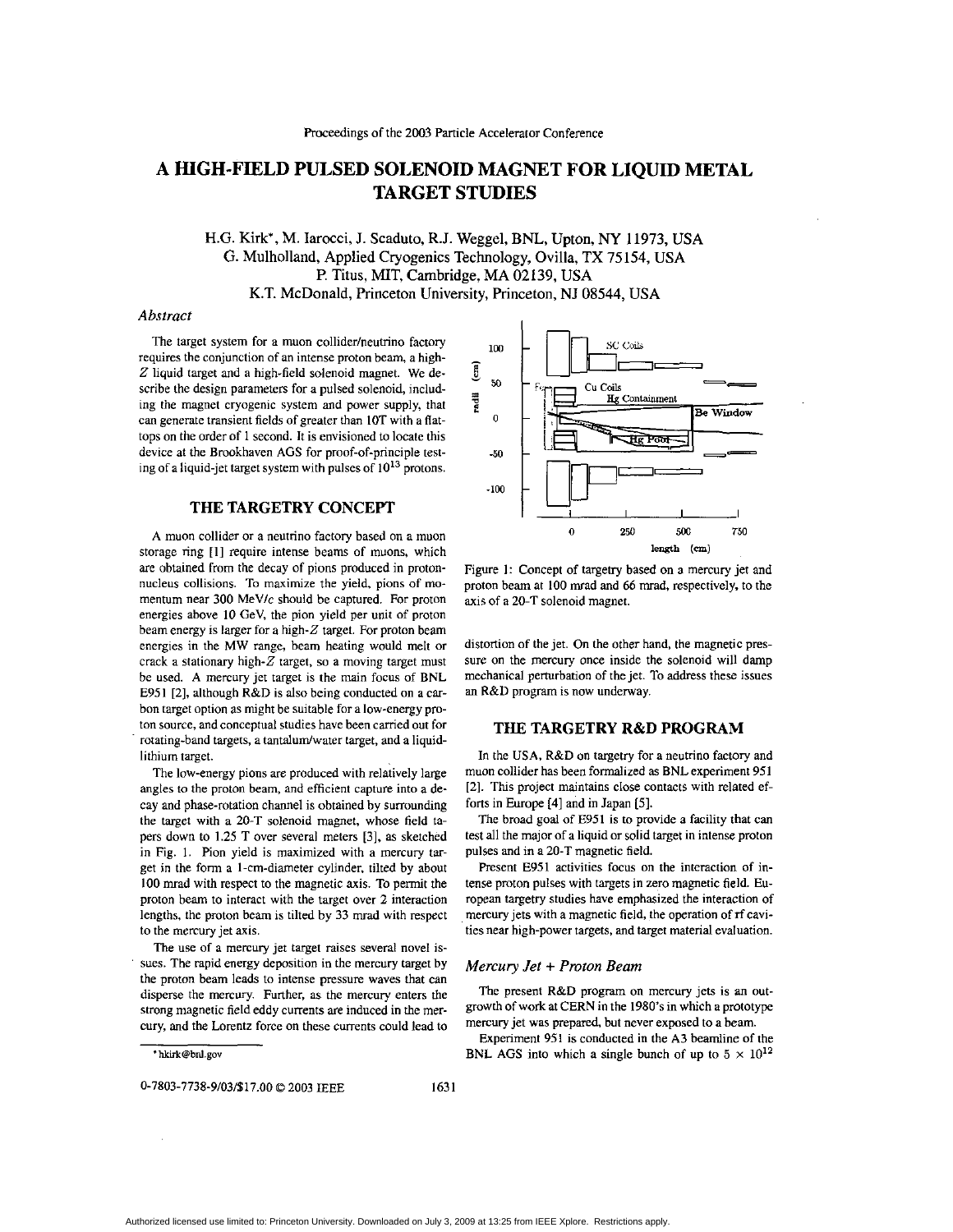#### Proceedings of the **2003** Particle Accelerator Conference

24-GeV protons can be extracted and brought to a focus as small as  $0.6 \times 1.6$  mm<sup>2</sup>. The dispersal of both static and moving mercury targets by the proton beam was ohserved via two high-speed cameras using shadow photography. The principal results obtained thus far are summarized elsewhere (61. Figure 2 shows results from a mercury target that was exposed to pulses of  $2-4 \times 10^{12}$  24-GeV protons. Dispersal velocities of up to 15 m/s were observed. A key result is that the dispersal of mercury was confined to that part of the jet directly intercepted by the proton beam.



Figure 2: Hg jet interaction with  $3.8 \times 10^{12}$  24-GeV protons; *t* = a) 0 ms; **b)** 0.75 **ms;** c) 10 **ms;** d) 18 ms.

Thus. it appears that the dispenal of **mercury** by a proton beam is dramatic. but not violent, and that the dispersal will be a relatively modest issue for a target facility that operates at 15 Hz.

### *Mercury Jet* + *15-T Magnet*

**A** 4-mm-diameter mercury jet of velocity 12 **m/s** has been injected int a **15-T** magnet [61 with typical results as shown in Fig. **3.** By placing the nozzle of the jet well into fringe field of the magnet, disruptive effects of eddy currents are avoided. Furthermore, the high magnetic pressure of the central field suppresses the Rayleigh instability of the jet, in comparison to the case of zero field.

#### *Mercury Jet* + *Proton Beam* + *15-T Magnet*

Having conducted successful tests of the separate interaction of a mercury jet with a proton beam, and with a 15-T magnet, the next step is a combined test of mercury jet plus intense proton beam plus a 15-T magnet, in a configuration



Figure 3: The Rayleigh instability of a mercury jet is suppressed by high magnetic fields.

prototypical of that suitable for a neutrino factory or muon collider.

**A** design of a 15-T pulsed solenoid magnet for **this** purpose has been completed **[3;7],** as illustrated in Figs. 4-7. The copper coils are cooled by liquid nitrogen to reduce their resistance, and hence the power requirements [El. The time dependence of key magnet parameters **during** pulse are illustrated in Fig. 4.

The magnet consists of **3** concentric copper coils. mounted inside a common cryostat, **as** shown in Fig. *5.*  Extensive ANSYS simulations have been made of the mechanical and thermal performance of the magnet **171,** some of which **are** summarized in [Fig. 6.](#page-2-0) The cooling scheme for the coils is illustrated in [Fig.](#page-2-0) **7.** 

The pulsed magnet system is intended to be operated for less than **1,ooO** pulses, including checkout **as** well **as** data taking with proton beams. As such, it appears most cost effective to provide the 4.5-MW pulsed power with **an** array of batteries, rather than a rectified DC power supply.

Construction of this magnet system is expected to hegin later this year, and could be completed in 3 years.

## **REFERENCES**

- [ 11 **M.M.** Alsharaa er *ai.,* "Recent Progress in Neuuino Factory **and Muon Collider** Research **within** the **Muon** Collaboration", submitted to Phys. Rev. **ST** Axial. Beams. (April 22, **2003).**  http://www.cap.bnl.gov/mumu/pubs/prstab-03042Zprstab.pdf
- **[2] 1.** Alessi er *al.,* **"An** R%D **Rogram** for **Targetry** at **a Muon** Collide?, proposal to the BNL **AGS"** (Sept. **1998):**

1632